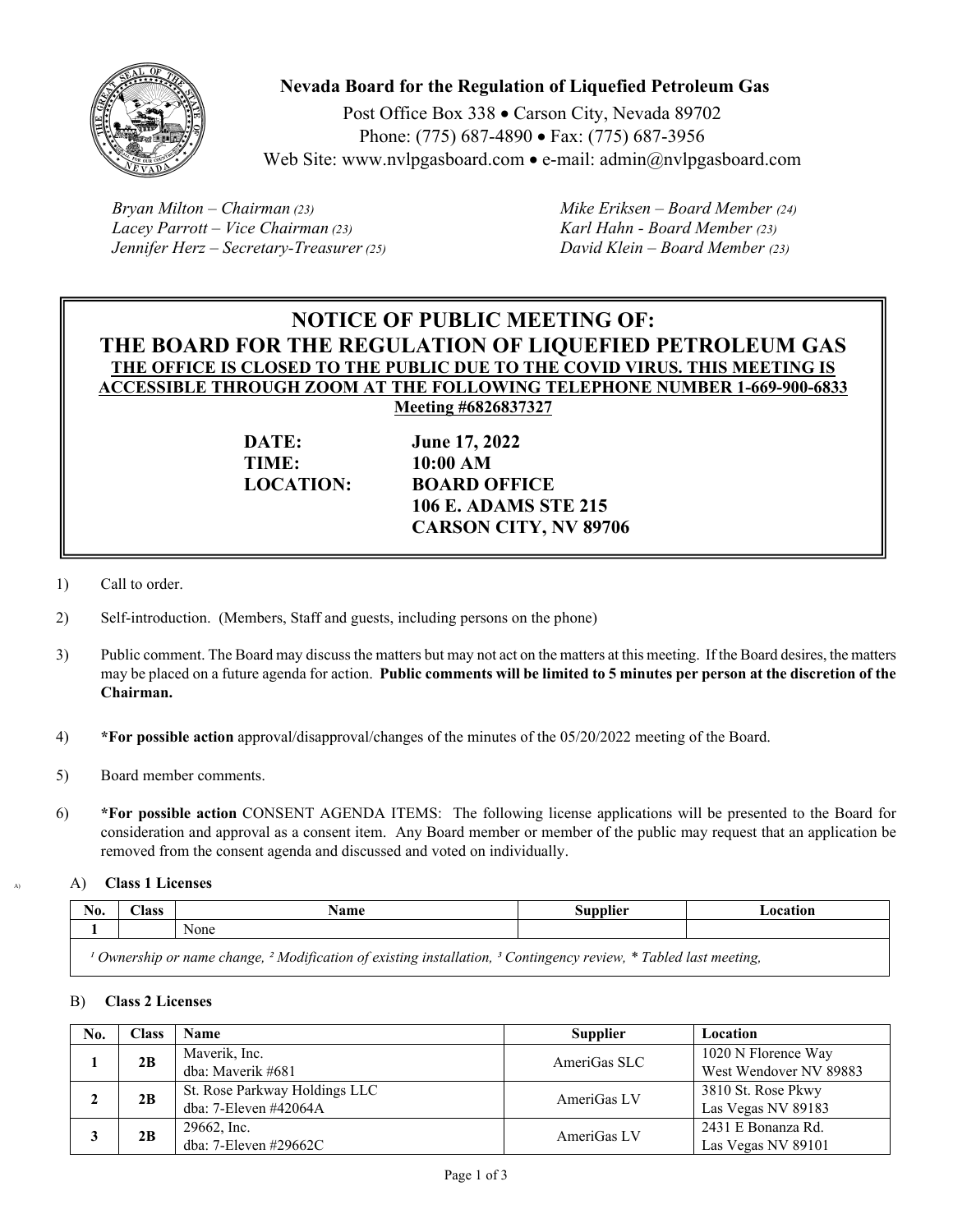| 4                                                                                                                                   | 2B                                                            | Midjit Market, Inc.                                                 | Blue Rhino LV                                              | 1215 W Pioneer Blvd      |
|-------------------------------------------------------------------------------------------------------------------------------------|---------------------------------------------------------------|---------------------------------------------------------------------|------------------------------------------------------------|--------------------------|
|                                                                                                                                     |                                                               | dba: Green Valley Grocery #78                                       |                                                            | Mesquite NV 89027        |
| 5                                                                                                                                   | 2B                                                            | Midjit Market, Inc.                                                 | Blue Rhino LV                                              | 2409 N Nellis Blvd.      |
|                                                                                                                                     |                                                               | dba: Green Valley Grocery #83                                       |                                                            | Las Vegas NV 89115       |
| 6                                                                                                                                   | 2B                                                            | Skye Bridge, LLC                                                    | Blue Rhino LV                                              | 3145 E Tropicana Ave.    |
|                                                                                                                                     |                                                               | dba: Ace Hardware - Tropicana                                       |                                                            | Las Vegas NV 89121       |
| 7                                                                                                                                   | 2B                                                            | WinCo Foods                                                         | 1616 Dakota Hills Dr<br>Blue Rhino Reno<br>Sparks NV 89436 |                          |
|                                                                                                                                     |                                                               | dba: WinCo Foods $\#166$                                            |                                                            |                          |
| 8                                                                                                                                   |                                                               | LV Petroleum LLC                                                    | Pick Up Propane                                            | 755 W Lake Mead Pkwy     |
|                                                                                                                                     | 2B                                                            | dba: US Market Lake Mead                                            |                                                            | Henderson NV 89015       |
| 9                                                                                                                                   |                                                               | LV Petroleum LLC                                                    |                                                            | 5110 Camino Al Norte     |
|                                                                                                                                     | 2B                                                            | dba: US Market Camino Al Norte                                      | Pick Up Propane                                            | N Las Vegas NV 89031     |
| 10                                                                                                                                  |                                                               | Chhabra Group, LLC                                                  | AmeriGas Sparks<br>Reno NV 89502                           | 1400 E Peckham Lane      |
|                                                                                                                                     | 2B                                                            | dba: The Speedway Store <sup>1</sup>                                |                                                            |                          |
| 11                                                                                                                                  |                                                               | 2B<br>Mountain Hardware & Sports Incline Village, Inc. <sup>1</sup> |                                                            | 910 Tahoe Blvd., #103    |
|                                                                                                                                     |                                                               |                                                                     | Blue Rhino Reno                                            | Incline Village NV 89451 |
| 12                                                                                                                                  | Walmart Stores, Inc.<br>2B<br>dba: Walmart #2838 <sup>2</sup> |                                                                     | AmeriGas LV                                                | 540 Marks St.            |
|                                                                                                                                     |                                                               |                                                                     |                                                            | Henderson NV 89014       |
| 13                                                                                                                                  | 2B                                                            | Walmart Stores, Inc.                                                | AmeriGas LV                                                | 4505 W Charleston Blvd.  |
|                                                                                                                                     |                                                               | dba: Walmart #3473 $2$                                              |                                                            | Las Vegas NV 89102       |
|                                                                                                                                     | 2B                                                            | Walmart Stores, Inc.                                                |                                                            | 5065 Pyramid Way         |
| 14                                                                                                                                  |                                                               | dba: Walmart #3729 $2$                                              | AmeriGas Sparks                                            | Sparks NV 89436          |
| 15                                                                                                                                  | 2B                                                            | Ridley's Family Markets, Inc.                                       | Blue Rhino SLC                                             | 1689 Great Basin Blvd.   |
|                                                                                                                                     |                                                               | dba: Ridley's #1154 <sup>2</sup>                                    |                                                            | Ely NV 89301             |
|                                                                                                                                     |                                                               |                                                                     |                                                            |                          |
| Ownership or name change, ${}^{2}$ Modification of existing installation, ${}^{3}$ Contingency review, ${}^{*}$ Tabled last meeting |                                                               |                                                                     |                                                            |                          |

### C) **Class 3 Licenses**

| No.                        | $\textcolor{red}{\boldsymbol{\mathsf{Class}}}$ | Name                                                   | Location                        |  |
|----------------------------|------------------------------------------------|--------------------------------------------------------|---------------------------------|--|
|                            | 3E                                             | Ray Ramie Maynes & Morgan Cochran<br>dba: Reno Propane | 13 Chianti Way<br>Reno NV 89512 |  |
| ' Ownership or name change |                                                |                                                        |                                 |  |

### D) **Class 4 Licenses**

| No.                                                                                                                                               | $\bigcap$ ass | Name | <b>Supplier</b> | Location |
|---------------------------------------------------------------------------------------------------------------------------------------------------|---------------|------|-----------------|----------|
|                                                                                                                                                   |               | None |                 |          |
| <sup>1</sup> Ownership or name change, <sup>2</sup> Modification of existing installation, <sup>3</sup> Contingency review, * Tabled last meeting |               |      |                 |          |

### E) **Class 5 Licenses**

| No.                                                                                                                                  | $\textcolor{red}{\boldsymbol{\mathsf{Class}}}$ | Name | Supplier | Location |
|--------------------------------------------------------------------------------------------------------------------------------------|------------------------------------------------|------|----------|----------|
|                                                                                                                                      |                                                | None |          |          |
| Ownership or name change, <sup>2</sup> Modification of existing installation, <sup>3</sup> Contingency review, * Tabled last meeting |                                                |      |          |          |

### 7) Deputy Attorney General's comments.

- 8) Staff Reports.
	- A) Office Manager
	- B) Field Inspector
	- C) Director of Education and Code Development (Director ECD)
	- D) Chief Inspector
- 9) **\*For possible action** review of the financial reports (profit and loss, budget, audit, etc.), the oversight committee report, the movement of funds between the Board's existing and/or new accounts and other items related to the Board's finances.